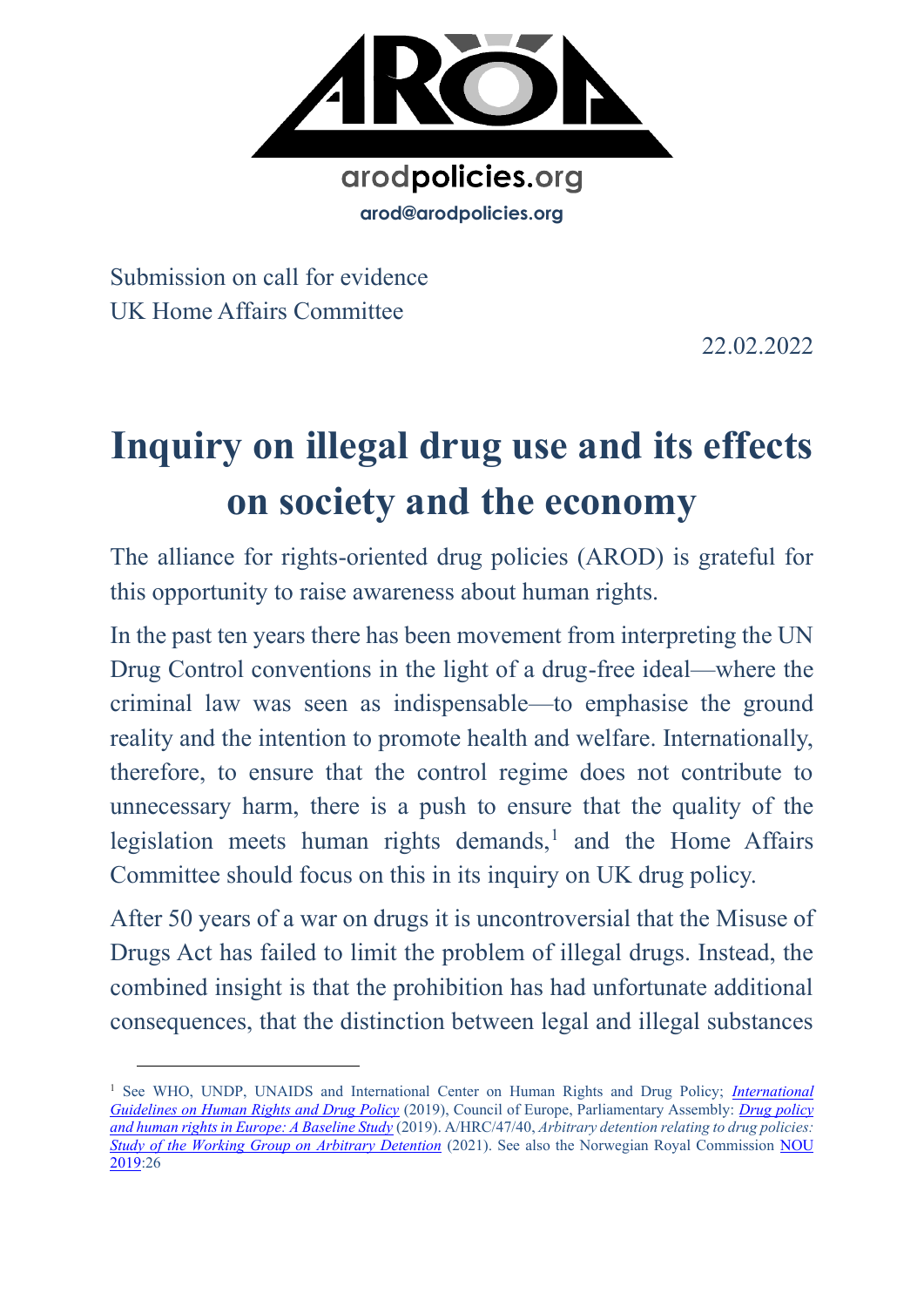

is irrational, and that a health policy approach is the most appropriate way to limit problems associated with drug abuse. Precisely for this reason, European countries are busy devising new policies, some decriminalizing drug use while others are regulating the market for cannabis.

The work of the Home Affairs Committee, therefore, should elaborate on the most appropriate model for drug policy, in accordance with human rights demands, and our report *[Human Rising](https://www.arodpolicies.org/_files/ugd/a479b9_a6fb947e46d54fc2a14823029e7a5459.pdf)* provides a basis for the human rights paradigm. This [acclaimed](https://www.selfpublishingreview.com/2021/07/review-human-rising-by-roar-mikalsen/) manuscript presents a comparative analysis on the development of drug policy in the Western world. Moral panic is shown to be the engine of drug prohibition; the problem with the Misuse of Drugs Act is expanded upon (pp. 105-23); and the solution is plain: Once the psychological and power political reasons behind drug prohibition are exposed, the drug law becomes connected to the arbitrary persecution of the past, and remedies must be made.

#### **Human rights and drug policy**

As shown in *Human Rising*, sociologists, criminologists, psychologists, and jurists have noted scapegoating as the engine of drug prohibition. This phenomenon— our tendency to blame out-groupings for problems that we have a collective responsibility to solve—is the common denominator behind all human rights violations, and as half of Europe are regulating the cannabis market, the Home Affairs Committee should consider the implications.

There is no doubt that the costs of prohibition are enormous. The wickedness inflicted on society by alcohol prohibition was nothing compared to the prohibition of drugs and only public panic ensures the continuation of punishment. This has been [obvious](https://www.reuters.com/article/uk-britain-drugs-idUKL0846772420070308) for decades.<sup>2</sup>

<sup>2</sup> Public panic has been evident since the 1970. See for instance KAPLAN, *MARIJUANA: THE NEW PROHIBITION* (1971), the report of the National Commission on Marijuana and Drug Abuse (1972), the Consumers Union Report, *Licit and Illicit Drugs* (1972). Most recently, the Norwegian Royal Commission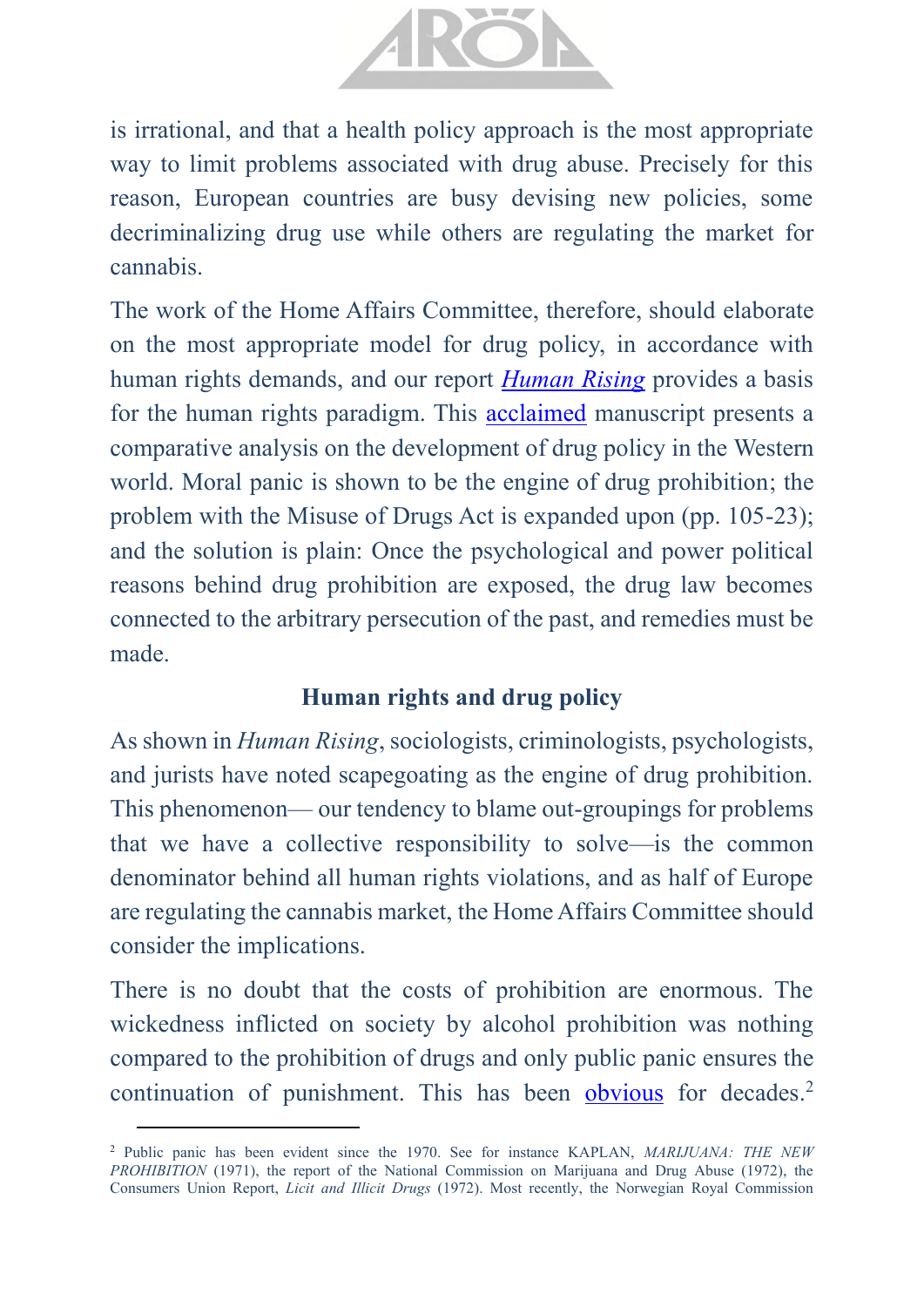

Instead of providing leadership, however, politicians have obstructed human rights demands, and that is why more and more courts recognise autonomy for cannabis use. In Norway and elsewhere, [civil](https://www.arodpolicies.org/press-release)  [disobedience](https://www.arodpolicies.org/press-release) movements ensure that more judgments are coming, and with the COE Baseline report, the 2021 report of the Working Group on Arbitrary Detention, and the guidelines of UNDP et al. there is a solid basis for anchoring human rights in drug policy.

The analyses that have been done affect the right to use. Several courts have given good judgments in this area, $3$  and it is obvious that principles such as autonomy, proportionality, equality, and the presumption of liberty invalidate punishment against cannabis users. Even so, the answer to a rights analysis depends on the questions asked, and the committee cannot complete its task unless it examines whether it is necessary to continue a criminal market when half of Europe is in the process of regulating cannabis:

*Is it the case that the UK needs the prohibition law to protect society, or are citizens better served by removing the Misuse of Drugs Act? Are there good reasons for punishment in the domain of drug policy, or would it be better to acknowledge the hunt for scapegoats and the arbitrary persecution of earlier times?*

This is for the Home Affairs Committee to review. An effective remedy lies at the heart of human rights, and the definition of arbitrary detention is simple: we are dealing with arbitrary detention when punishment is not compatible with human rights. To be within the realm of human rights, the law must promote a legitimate purpose, be the least intrusive

investigated the evolution of drug policy and words like "unbalanced views", "misleading perceptions", "misapplication of punishment", and "reality-resistant iniquity" were used. According to the Royal Commission, it's a debate characterised by "stereotypical representations", "moral indignation and revenge urges", and one in which, a "scientific understanding of the drug problem has played a minor role". "Panic" was used several times in this report. [NOU 2019:](https://www.regjeringen.no/no/dokumenter/nou-2019-26/id2683531/)26- *From punishment to help*, chapter 3. See also Michael Vitiello, *The War on Drugs: Moral Panic and Excessive Sentences*, 69 Clev. St. L. Rev. 441 (2021) available at <https://engagedscholarship.csuohio.edu/clevstlrev/vol69/iss2/8>

<sup>&</sup>lt;sup>3</sup> See the judgements of constitutional courts in [Georgia,](http://www.codices.coe.int/NXT/gateway.dll/CODICES/full/eur/geo/eng/geo-2018-3-003) [Mexico,](https://www.dof.gob.mx/nota_detalle.php?codigo=5623991&fecha=15/07/2021) an[d South Africa](http://www.saflii.org.za/za/cases/ZACC/2018/30.pdf)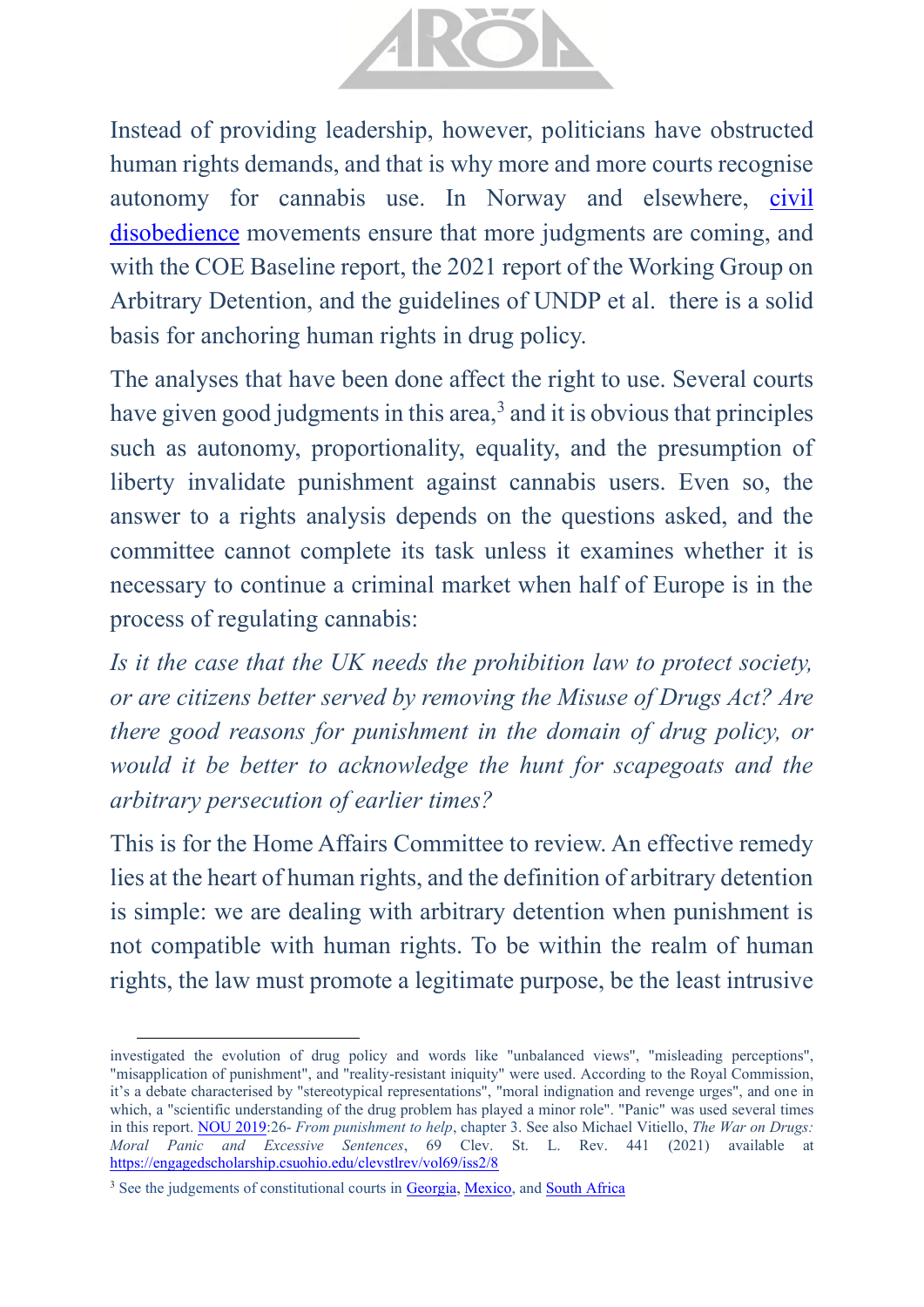

of all available instruments, and reflect a well-adjusted balancing of the individual's right to freedom as measured against society's need for protection.

It is the state's responsibility to show that this is the case, but no one has documented that punishment is a good idea. Politicians have imagined drugs as the enemy at the gate, an evil against which war must be declared, but whether the enemy must be fought by tyrannical methods is disputed. That is why there is a broad agreement on decriminalisation.

### **Decriminalisation not a solution**

For unprincipled people, this is the easiest way to distance themselves from the sins of the past. The idea is to limit the damage that comes with punishment by using fewer totalitarian means, but without looking at the root of the evil; the prohibition itself. This is how many politicians would rather have it, but it is a halfwit-solution. In decriminalised regimes, prohibitionists rightfully object to their countries opening the doors to organised crime, while drug users find it ridiculous that they must buy cannabis from gangsters instead of growing it themselves or ordering from legal manufacturers abroad.

It is difficult not to interpret such policies as a state-sponsored mafia racket. Decriminalisation only enables the continuing influence of a black market and if the goal is to reduce stigma (or the crime associated with the illicit drugs), the Home Affairs Committee must consider incorporating a regulated market.

The UK cannot have a fair and wholesome drug policy without it. Not only is separating drug users from drug dealers a gordian knot but proposing different limits to the quantities of drugs recommended for decriminalisation would do absolutely nothing to prevent arbitrariness in punishment. To the contrary, the dynamics of drug prohibition will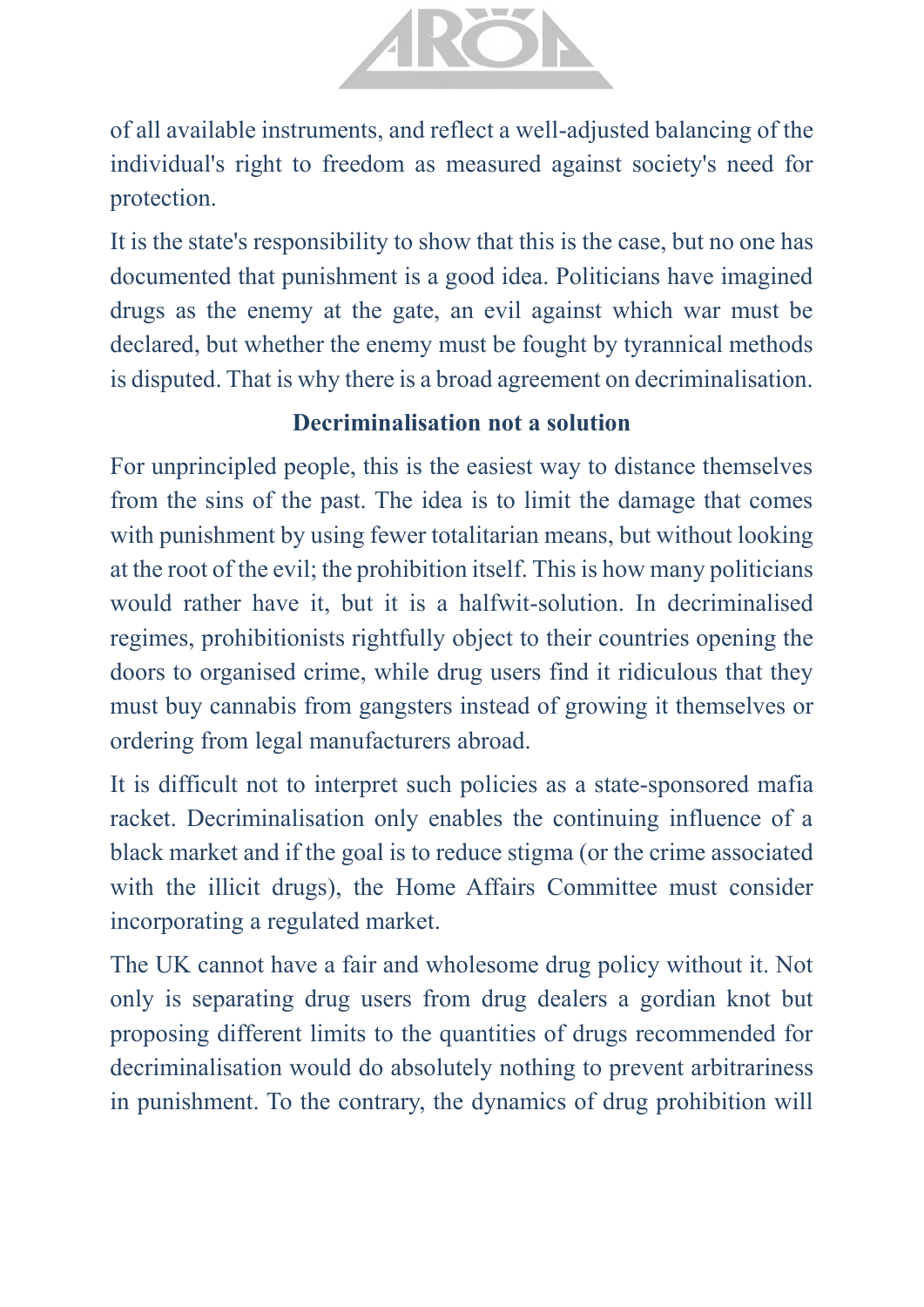

continue to ensure that drug users become dealers<sup>4</sup> (and then prisoners), and it is just absurd to insist on drawing a line to justify subjugation.

After all, people having 10, 20 or 100 grams in their pocket does not meaningfully decide if they should be pathologized or demonised, and the more the police intensify the persecution of producers and dealers, the more the quality of goods deteriorates, causing more violence to arise in the drug market. In the end, the society remains caught in a destructive cycle, and it is just because of the need for scapegoats that no one asks if there are good reasons for punishing sellers and manufacturers.

Since society continues to distort the law of supply and demand into a context of victim and aggressor, the proponents of the drug law can still praise themselves for their efforts in the war on drugs. They can leave a market [worth](https://www.talkingdrugs.org/report-global-illegal-drug-trade-valued-at-around-half-a-trillion-dollars) around  $\epsilon$ 500 billion to criminals, thus maintaining a source of budget, self-esteem, and powers, but no one has shown how this is compatible with human rights. This is what needs to be done. Drug prohibition exposes drug users and society to completely unnecessary risk, and the Home Affairs Committee must look more closely at the implications of international law.

*If we recognise that there are not only pathological reasons for why people choose drugs, and that the humanisation of drug addicts makes it problematic to prosecute, how about subjecting them to the dangers of a criminal market? Is the prohibition of drugs necessary in a modern society?* 

The answer is obvious for those who want to see. Yet the blind spot remains and the committee has a duty to emphasise, clarify, and deliver on human rights obligations. Politicians cannot continue as before

<sup>4</sup> Because of the complications with a criminal market, the prohibition will continue to provide incentives for drug users to sell to friends and to store more than the projected quantity of decriminalised goods. The prohibition also makes drug users prone to venture deeper into the criminal world because the better the connection, the better the price and the quality of product.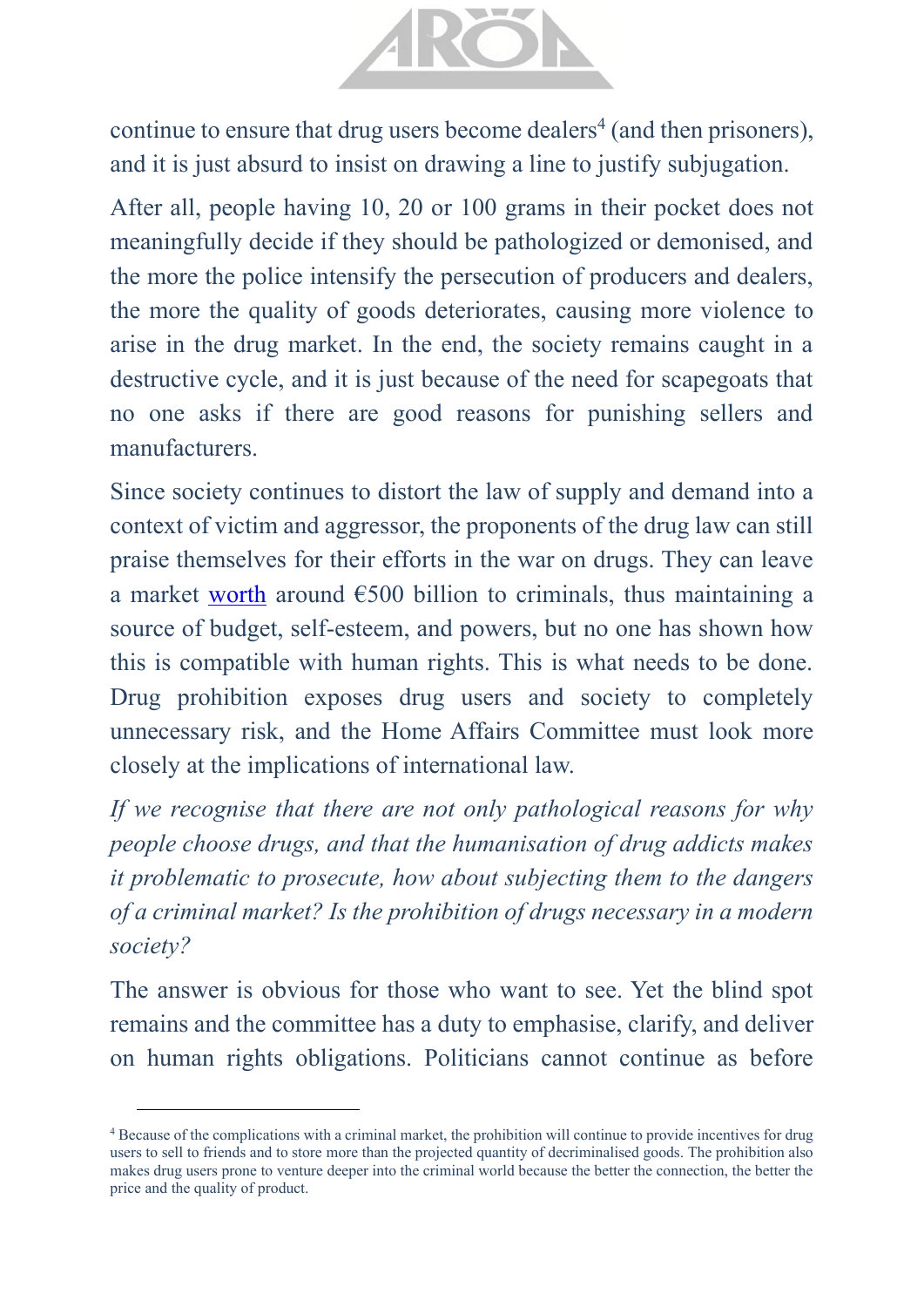

without facing the principles of human rights, and AROD has five questions that must be answered if they wish to retain punishment in drug policy.<sup>5</sup>

Unless this is done, civil society cannot not be assured that punishment is just. A human rights analysis is the only way to ensure a firm foundation for UK drug policy, and whether the right to use cannabis includes a regulated market remains to be seen. The issue has not been the subject of analysis, but [Amnesty](https://www.amnesty.org/en/wp-content/uploads/2021/05/POL3011302019ENGLISH.pdf) and [Human Rights Watch](https://www.hrw.org/tag/drugs-and-human-rights) argues that human rights concerns involve the drug market, and further testing is not complicated.

#### **Human rights analysis 101**

To be "necessary in a modern society", there must be a certain relationship between goals and means. The prohibition must not only be the least intrusive of all available measures but suitable to achieve the goal of a drug-free society. In this regard, it is becoming increasingly obvious that the penal code has failed to limit the problem of illegal drugs. This is why decriminalisation is seen as a minimum, but the Council of Europe<sup>6</sup> and the UN Working Group for arbitrary detention<sup>7</sup> recommend further investigations. Even INCB, the UN's supreme authority in drug related issues, advocates that human rights must be emphasised, and as the Norwegian Royal Commission on drug reform noted:

*Interference with the exercise of the right to privacy, etc. can only happen 'when this is in accordance with the law and is necessary in a democratic society for the sake of national security, public* 

<sup>&</sup>lt;sup>5</sup> See MIKALSEN, *[HUMAN RISING](https://8c75b10d-e0b1-4d25-99ed-609c80001c6c.filesusr.com/ugd/a479b9_a6fb947e46d54fc2a14823029e7a5459.pdf)* (2018) chapter 12.2.3, or Five questions that must be answered | Alliance for [Rights-Oriented Drug Policies \(arodpolicies.org\)](https://www.arodpolicies.org/five-questions-that-must-be-answere)

<sup>&</sup>lt;sup>6</sup> "Further to their existing legal obligations, States should assess the intended and unintended effects of envisaged drug policy measures, taking into account their potential impact on the enjoyment of human rights." Council of Europe, Parliamentary Assembly[: Drug policy and human rights in Europe: A Baseline Study](http://www.assembly.coe.int/LifeRay/JUR/Pdf/DocsAndDecs/2019/AS-JUR-2019-25-EN.pdf) (2019) p. 5.

<sup>&</sup>lt;sup>7</sup> "The Working Group has expressed concern about disproportionate sentences for drug-related offenses . . . and has called for reform to ensure that sentences for drug-related offences are proportionate." A/HRC/47/40, Arbitrary detention relating to drug policies: [Study of the Working Group on Arbitrary Detention](https://www.ohchr.org/Documents/Issues/Detention/Call/A_HRC_47_40_AdvanceEditedVersion.pdf) (2021) p. 6.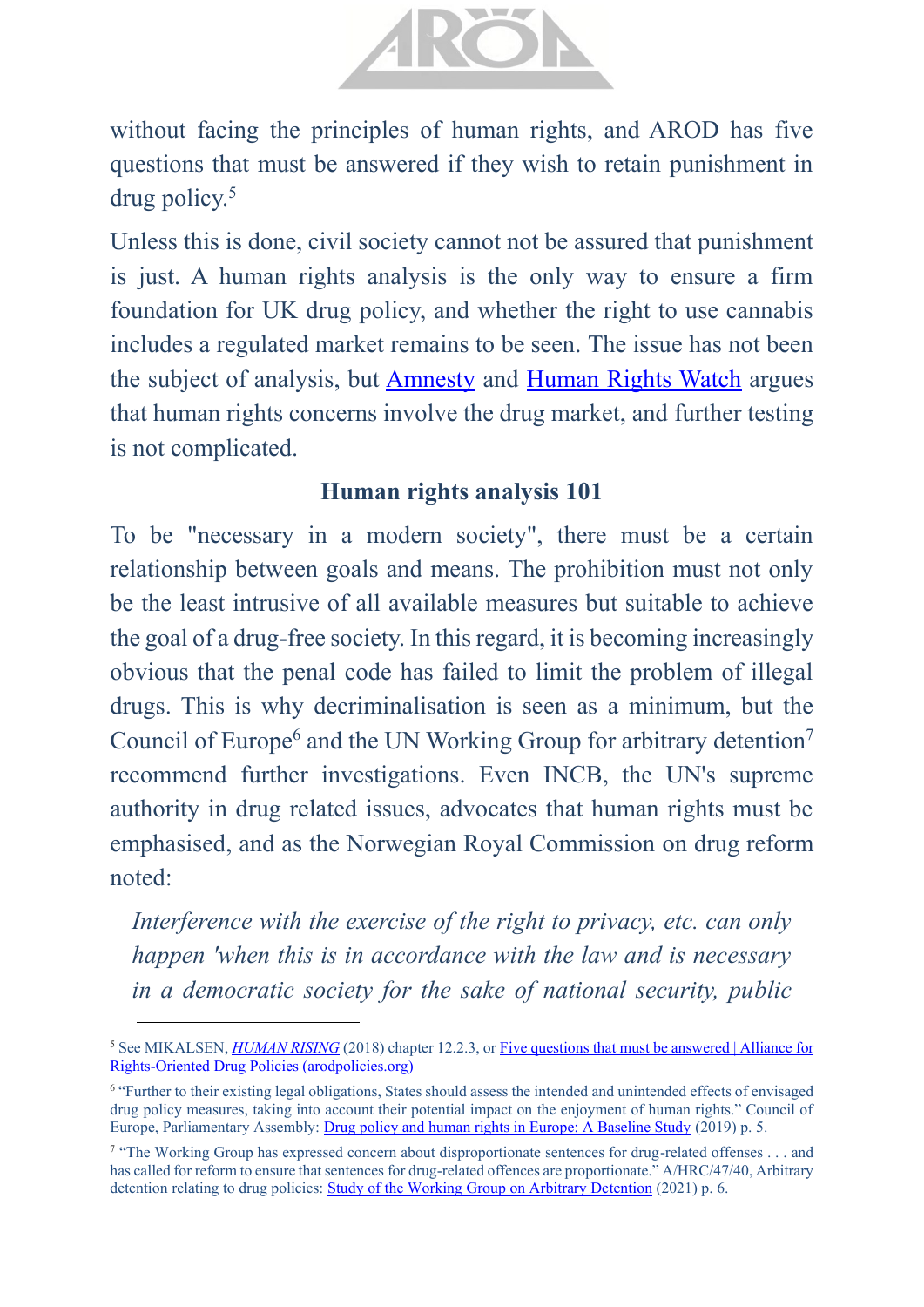

*security or the country's economic welfare, to prevent disorder or crime, to protect health or morality, or to protect the rights and freedoms of others', cf. Article 8 (2). In order to be compatible with ECHR Article 8, infringement of the right to respect for privacy, etc. the intrusion must promote a legitimate purpose and be necessary in a democratic society. . . . [Although] the states have a wide margin of discretion in assessing whether infringement of the right to privacy and family life is compatible with Article 8 of the ECHR, the requirement of necessity [implies] . . . that it must be demonstrated that the intervention corresponds to a 'pressing social need'. It must also be shown that the intervention is proportional to the purpose of the intervention, taking into account relevant interests that must be weighed in the assessment. It is primarily the responsibility of the state to do these assessments, but the ECtHR may review whether the arguments alleged to justify the intervention are relevant and proportionate and whether the rights were adequately respected in the decision-making process leading up to the adoption of the intervention.<sup>8</sup>*

This is uncontroversial. The state can intervene in individual freedoms if the intervention reflects a rational intrusion as measured against society's need for protection but must show that this is the case. Beyond this point, the state has a margin of discretion that is relatively wide. In social and economic issues, it is allowed wide leeway to devise its policies, but when it comes to criminal policy, the matters are different. When it comes to coercion and deprivation of liberty, the room for discretion is smaller, and the law must be narrowly tailored to serve a significant governmental interest.

As noted, no one has looked at this issue in its entirety. The European Court of Human Rights (ECtHR) and the UN apparatus has yet to look

<sup>8</sup> [NOU 2019:](https://www.regjeringen.no/no/dokumenter/nou-2019-26/id2683531/) 26, Chapter 7.4.3., p. 181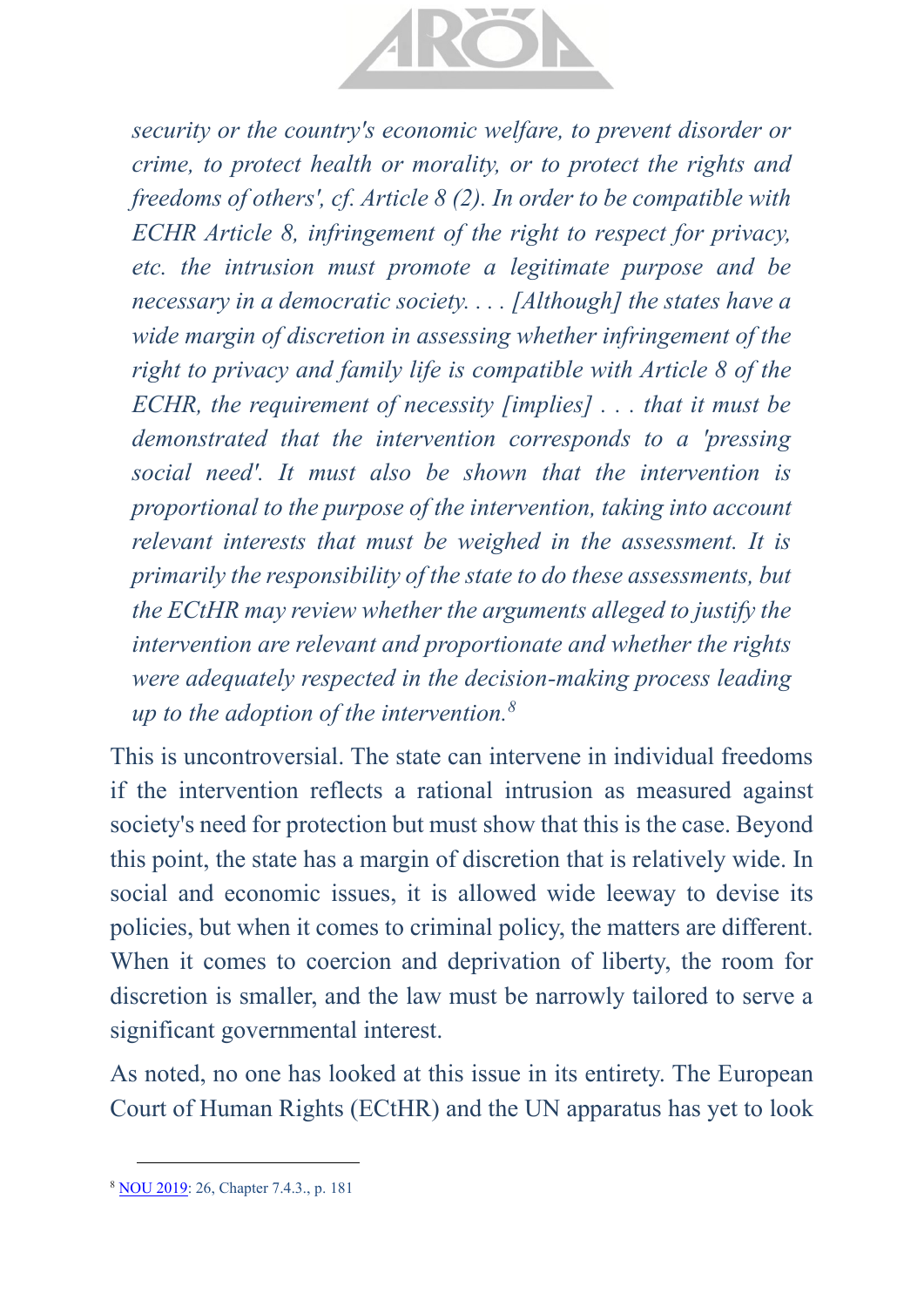

at the drug laws and the human rights commitments, but there can be no doubt about the requirement for human rights analysis. This cannot be postponed, and the following ECHR articles anchor the fundamental problem of the law.

## **Allegation of human rights violations**

• *The application of the Misuse of Drugs Act is incompatible with Article 3 of the ECHR, which states that "no one shall be subjected to torture or to inhuman or degrading treatment or punishment".* 

"Inhuman" and "degrading" are associated with arbitrariness.<sup>9</sup> To the extent that principles of equality, proportionality, autonomy, and presumption of liberty are not observed, that we are dealing with unreasonable discrimination in the field of intoxicants, and that we have allowed double standards to define a policy,  $10$  there will be a violation of Article 3 of the ECHR. That is the case unless the [questions](https://www.arodpolicies.org/five-questions-that-must-be-answere) posed by the rights-oriented debate are answered.

• *The application of the Misuse of Drugs Act is incompatible with Article 5 of the ECHR which states that "everyone has the right to personal liberty and security. No one shall be deprived of his liberty except . . . in accordance with a procedure prescribed by law."*

"Prescribed by law" means that the Misuse of Drugs Act must be within a framework as defined by the principles of human rights. The law must reflect an informed balancing of the individual's right to freedom as measured against society's need for protection. However, in this context, drug policy is characterised by public panic. This means that there is a mismatch between the Misuse of Drugs Act and human rights.

<sup>9</sup> For the connection between the Penal Code sections 231, 232 and arbitrary imprisonment, see MIKALSEN, *[TO](https://8c75b10d-e0b1-4d25-99ed-609c80001c6c.filesusr.com/ugd/a479b9_7d42e512731149f0b6b18fe7245242d2.pdf)  [END A WAR](https://8c75b10d-e0b1-4d25-99ed-609c80001c6c.filesusr.com/ugd/a479b9_7d42e512731149f0b6b18fe7245242d2.pdf)* (2015) pp. 95–99. See also MIKALSEN, *[TO RIGHT A WRONG](https://8c75b10d-e0b1-4d25-99ed-609c80001c6c.filesusr.com/ugd/a479b9_0c9d495a6a7148bab94a875c96260992.pdf)* (2016) chapter 8.5.5.

<sup>10</sup> For the double standards that perpetuate the problem of arbitrary persecution, see MIKALSEN, *[HUMAN RISING](https://www.arodpolicies.org/_files/ugd/a479b9_a6fb947e46d54fc2a14823029e7a5459.pdf)* (2018) pp. 46–71. See also MIKALSEN, *[TO RIGHT A WRONG](https://8c75b10d-e0b1-4d25-99ed-609c80001c6c.filesusr.com/ugd/a479b9_0c9d495a6a7148bab94a875c96260992.pdf)* (2016), Chapter 8, especially 8.5.3, 8.5.4, 8.5.5.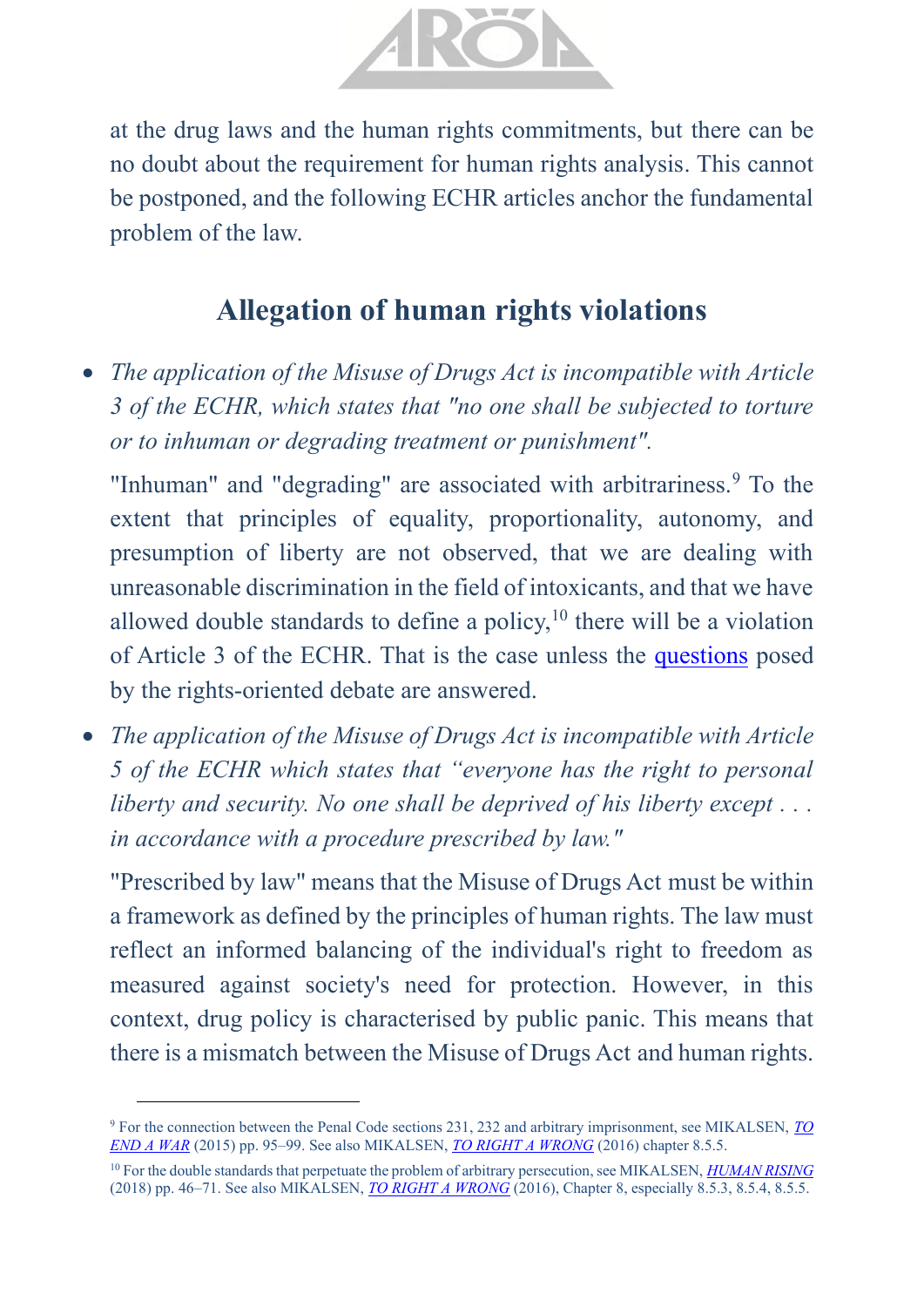

The professional responsibility for the law is not being maintained, and the law is more intrusive than fair. As a society, without good reason, the UK exposes an outgroup to evils that it does not wish for the ingroup, and this is a violation of Article 5 of the ECHR – unless the [questions](https://www.arodpolicies.org/five-questions-that-must-be-answere) raised by the rights-oriented debate are answered.

• *The application of the Misuse of Drugs Act is incompatible with Article 8 of the ECHR, which states that "Everyone has the right to respect for his private and family life, his home and his correspondence." It continues that "There shall be no interference by a public authority with the exercise of this right except such as is in accordance with the law and is necessary in a democratic society in the interests of national security, public safety or the economic wellbeing of the country, for the prevention of disorder or crime, for the protection of health or morals, or for the protection of the rights and freedoms of others."*

"Necessary in a democratic society" is the key. Traditionally, the state has had a wide margin of discretion, but it is widely documented that there are no good reasons for punishing drug use. Therefore, more and more courts are invalidating the drug law with regard to Article 8 of the ECHR. No court have looked at this issue in its full scope, but deprivation of liberty is an intrusive tool and if less invasive means are better suited to deal with the problem of drug abuse, it is difficult to see the necessity of a cure that hurts worse than the disease. In fact, professionals warn against the side-effects of the drug prohibition as one of the greatest challenges of our time and in this regard, no one has identified any necessity.<sup>11</sup> For this reason, it can be argued that positive human rights obligations include a regulated market, $12$  and the Home

<sup>&</sup>lt;sup>11</sup> For the dynamics that the prohibition of drugs has inflicted on society, see MIKALSEN, *[HUMAN RISING](https://www.arodpolicies.org/_files/ugd/a479b9_a6fb947e46d54fc2a14823029e7a5459.pdf)* (2018) part 2. See also MIKALSEN, *[TO END A WAR](https://8c75b10d-e0b1-4d25-99ed-609c80001c6c.filesusr.com/ugd/a479b9_7d42e512731149f0b6b18fe7245242d2.pdf)* (2015) chapter 3

<sup>12</sup> PIET HEIN VAN KEMPEN, MASHA FEDOROVA, *INTERNATIONAL LAW AND CANNABIS: REGULATION OF CANNABIS*  CULTIVATION AND TRADE FOR RECREATIONAL USE: POSITIVE HUMAN RIGHTS OBLIGATIONS VERSUS UN NARCOTIC *DRUGS CONVENTIONS* (2019); see also Jenkins, Bernstein, MacPherson, Tyndall, *Legal regulation as a human right and public health approach to currently prohibited substances*, International Journal of Drug Policy, Volume 91, May 2021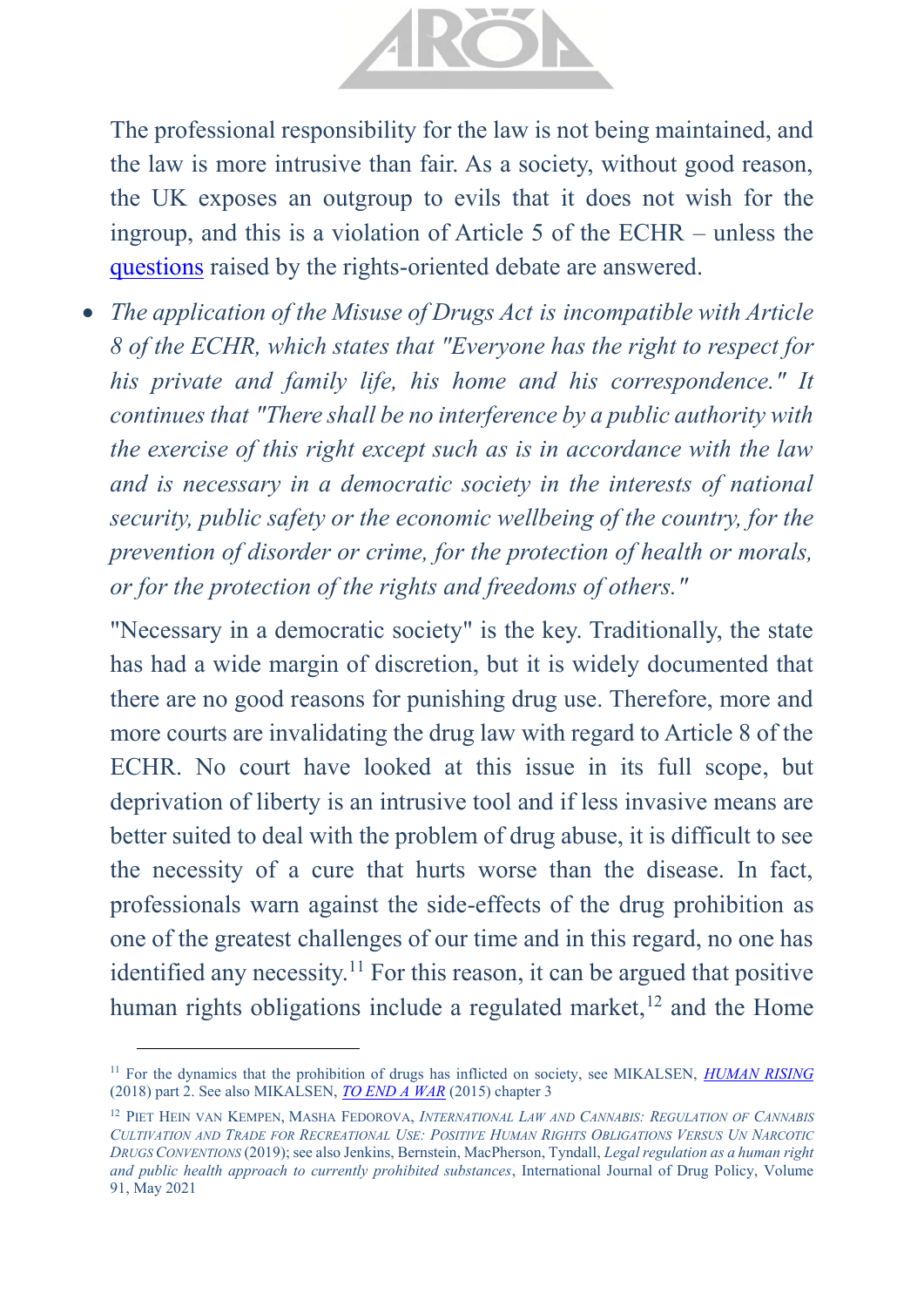

Affairs Committee should weigh the state's reasons for demonising and imprisoning those who possess illegal drugs. *Are there good reasons for this? Is it vital for the right to self-determination whether people have 10, 20 or 100 grams, or does the state enact an arbitrary division to be able to continue a policy that depends on scapegoats to survive?*

• *The application of the Misuse of Drugs Act is incompatible with Article 9 of the ECHR which states that "Everyone has the right to freedom of thought, conscience and religion; this right includes freedom to change his religion or belief, and freedom, either alone or in community with others and in public or private, to manifest his religion or belief, in worship, teaching, practice and observance." It goes on to say that "Freedom to manifest one's religion or beliefs shall be subject only to such limitations as are prescribed by law and are necessary in a democratic society in the interests of public safety, for the protection of public order, health or morals, or the protection of the rights and freedoms of others."*

This means that a human rights analysis is needed to assess the interference with freedom of thought, conscience, and religion. Principles of equality, proportionality, autonomy, and presumption of liberty put the bar high for criminalisation, and the state cannot be granted any margin of discretion as long as important questions remain unanswered. Public panic, after all, has been [detected](https://www.reuters.com/article/uk-britain-drugs-idUKL0846772420070308) and the attached documentation shows how the right to freedom of thought, conscience, and religion entails a right to take illegal drugs.<sup>13</sup> There is no doubt that drug use does offer something positive. There is also no doubt that several substances play an important role for seekers of the divine and if those responsible for the drug policy cannot respond, the prohibition is invalidated by Article 9 of the ECHR.

<sup>&</sup>lt;sup>13</sup> On sections 231 and 232 of the Penal Code and the problem with freedom of thought, conscience, and religion, see MIKALSEN, *TO E[ND A](https://8c75b10d-e0b1-4d25-99ed-609c80001c6c.filesusr.com/ugd/a479b9_7d42e512731149f0b6b18fe7245242d2.pdf) WAR* (2015) p. 99-111.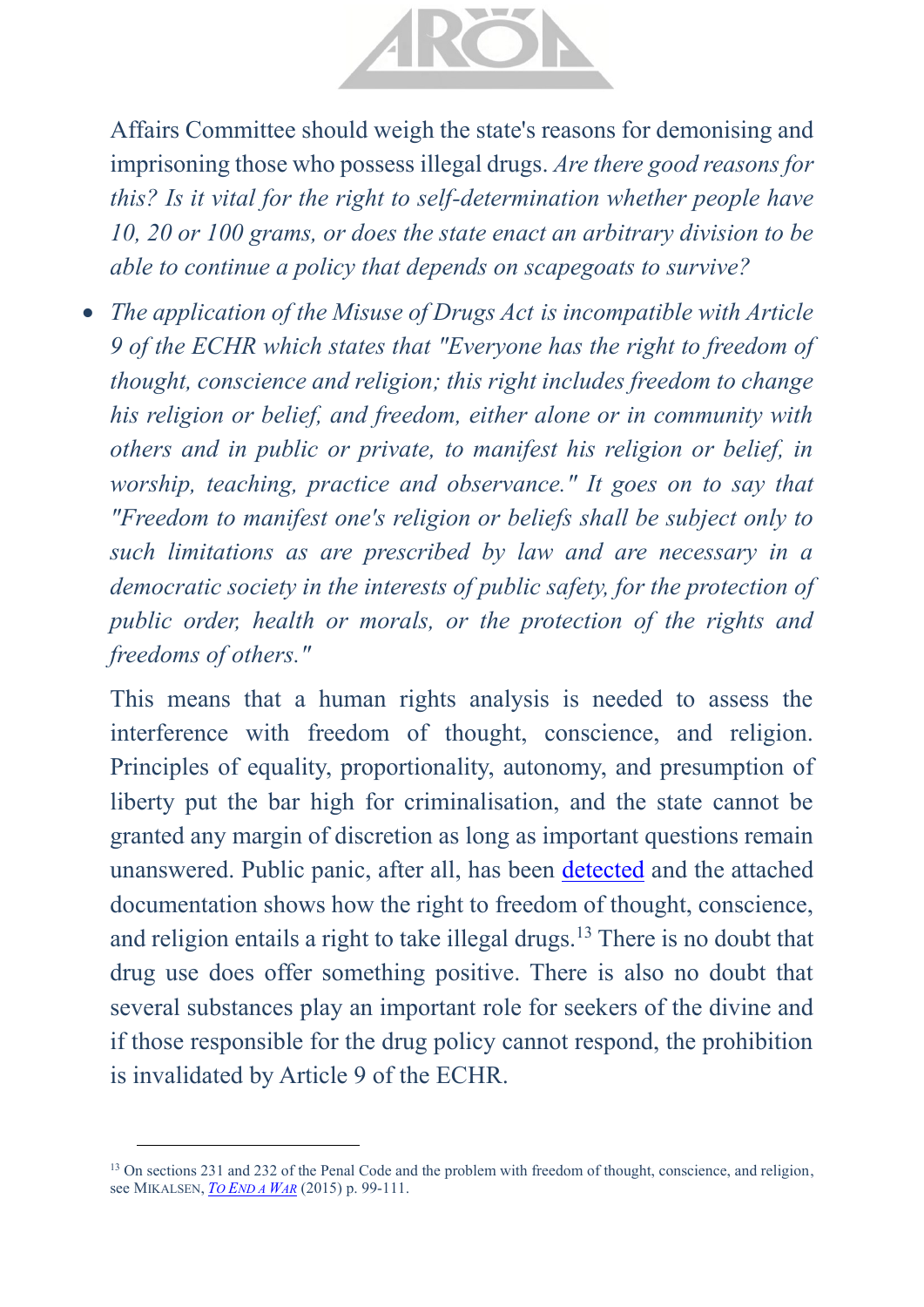

• *The application of the Misuse of Drugs Act is incompatible with Protocol 12 and Article 14 of the ECHR, which states that "The enjoyment of the rights and freedoms set forth in this Convention shall be secured without discrimination on any ground such as sex, race, colour, language, religion, political or other opinion, national or social origin, association with a national minority, property, birth or other status."*

"Other status" is crucial. The summary is not exhaustive, and any discrimination must withstand a human rights analysis if there is deprivation of liberty. Therefore, to the extent that there is an irrational distinction between legal and illegal substances and in the approach to different users, there will be a violation of Protocol 12 and Article 14 of the ECHR.<sup>14</sup> We will be dealing with arbitrary persecution—which will be the case if the five [questions](https://www.arodpolicies.org/five-questions-that-must-be-answere) remain unanswered.

Space considerations make the treatment short but all the articles are connected and reflect on each other. To the extent that drug prohibition violates the principle of equality, proportionality, or autonomy, there will be arbitrary persecution; it will be a discriminatory, disproportionate, and unduly infringing practice for which an effective remedy will be urgently needed.

As the world is waking up to the problem of scapegoating, moral panic, arbitrary persecution and human rights violations, therefore, the Home Affairs Committee should recognise the abject failure of drug prohibition and secure human rights. Politicians must respond to the human rights argument, and it remains to be seen whether anyone can reasonably show that the application of punishment has any utility. For that to happen, the state must show good reasons to discriminate in the field of drug policy. Cannabis and psilocybin users, for example,<sup>15</sup> must

<sup>&</sup>lt;sup>14</sup> On the principle of equality and drug policy, see MIKALSEN, *TO E[ND](https://8c75b10d-e0b1-4d25-99ed-609c80001c6c.filesusr.com/ugd/a479b9_7d42e512731149f0b6b18fe7245242d2.pdf) A WAR* (2015) chapter 3.1.1. See also MIKALSEN, *TO R[IGHT A](https://8c75b10d-e0b1-4d25-99ed-609c80001c6c.filesusr.com/ugd/a479b9_0c9d495a6a7148bab94a875c96260992.pdf) WRONG* (2016) chapter 8.4.4.

<sup>&</sup>lt;sup>15</sup> In principle, this also applies to other forms of drug use.